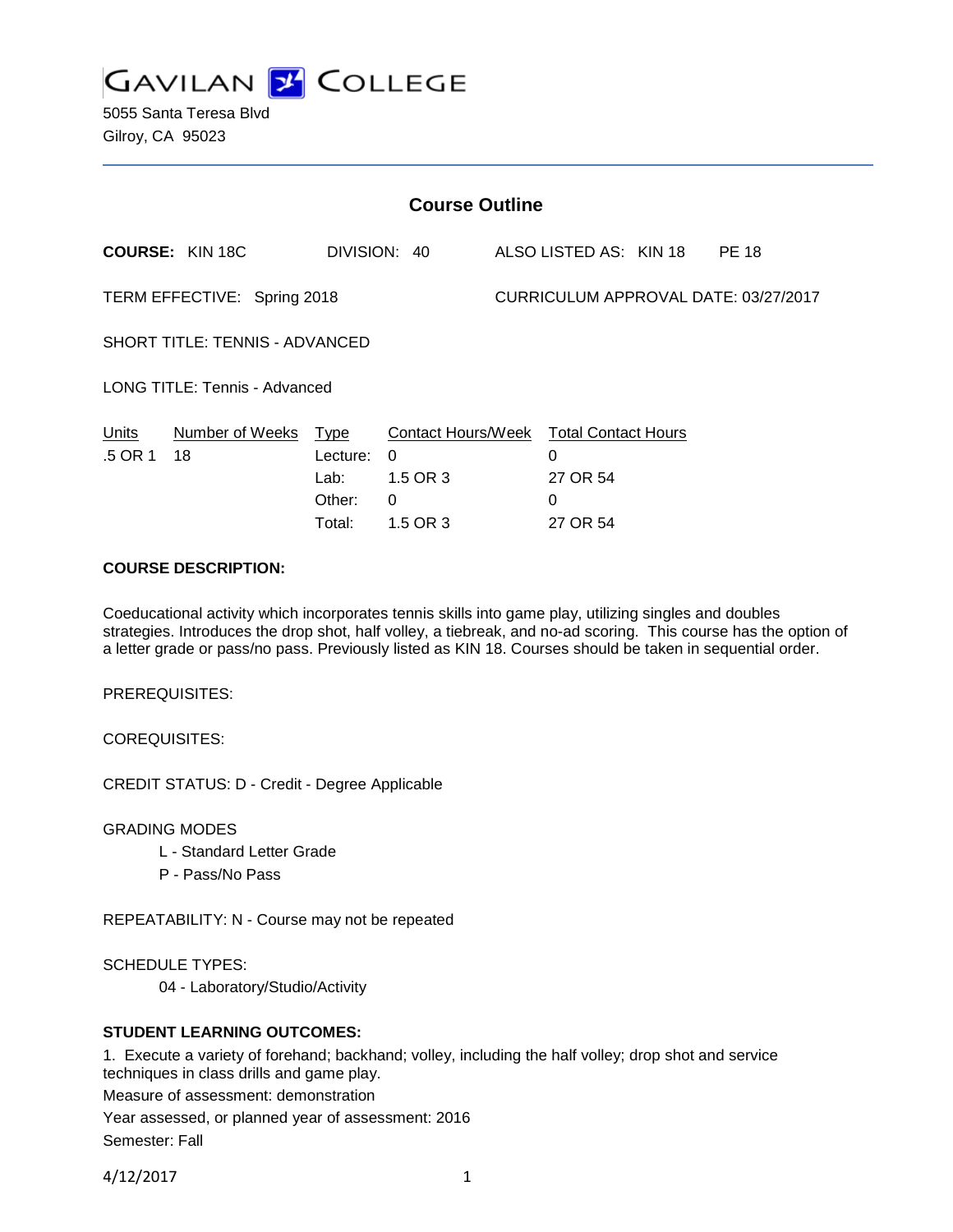2. Demonstrate singles and doubles strategy, including explaining and utilizing a tiebreak and no-ad scoring. .

Measure of assessment: demonstration, discussion, exam

Year assessed, or planned year of assessment: 2016

Semester: Fall

# **CONTENT, STUDENT PERFORMANCE OBJECTIVES, OUT-OF-CLASS ASSIGNMENTS**

Curriculum Approval Date: 03/27/2017

### 4.5 - 9 Hours:

Content: Orientation and class organization will be provided. Review and practice the techniques for a variety of forehand strokes, backhand strokes, serves and volleys.

Student Performance Objectives: Utilize a variety of forehands, backhands, serves and volleys in class activities. Discuss why a particular shot would be used in a specific situation. Explain which serve would be used for different types of situations, opponents, or games.

#### 6 - 12 Hours:

Content: Continue to work on stroke development, including reviewing the lob and overhead. Introduce the drop shot. Presentation on singles play strategy, including court positioning, playing to an opponent's weakness, back court play and playing at the net. Demonstration on how to play a twelve-point tiebreak. Student Performance Objectives: Describe the strategies involved in singles play. Demonstrate sound singles court positioning. Analyze an opponent's weakness and play to it. Incorporate a variety of strokes in singles game play. Demonstrate the drop shot. Explain how to play a twelve-point tiebreak.

#### 6 - 12 Hours:

Content: Review of various strokes used in doubles, including the volley. Introduce the half volley and drop volley. Introduce the approach shot and discuss when it would be used. Presentation on doubles play strategy. This would include positioning for the serving team, positioning for the receiving team, cross-court rallying, poaching and the importance of net play. The passing shot, both down-the-line and cross-court, will be discussed and practiced.

Student Performance Objectives: Demonstrate the half volley and the drop volley and explain why each would be used. Explain and demonstrate the use of the approach shot. Discuss and demonstrate doubles positioning for the serving and for the receiving

team. Explain the importance of cross-court rallying and net play. Participate in drills such as the down-theline drill and the combination cross-court and down-the-line hitting drills. Execute a variety of doubles strategies in game play and utilize a variety of strokes during play.

#### 9 - 18 Hours:

Content: Introduce the no-ad scoring system. Continue to work on skill building and incorporate the skills and singles and doubles strategies learned in game-like activities and class tournaments. Opportunities for both singles and doubles game play, including tournaments, will be provided. Tournament play could include a regular set, a pro-set, matches, a tiebreak, etc.

Student Performance Objectives: No-ad scoring will be applied in game play. Apply the skills, rules, scoring and strategies in singles and doubles game play. Participate in a variety of class activities, including tournament play.

2 Hours:

## **METHODS OF INSTRUCTION:**

Demonstration, small groups, discussion, mini-lecture, peer teaching/learning, video analysis.

# **METHODS OF EVALUATION:**

Writing assignments

Percent of total grade: 0.00 %

This is a degree-applicable course, but substantial writing assignments are NOT appropriate, because the course primarily: Involves skill demonstrations or problem solving

Skill demonstrations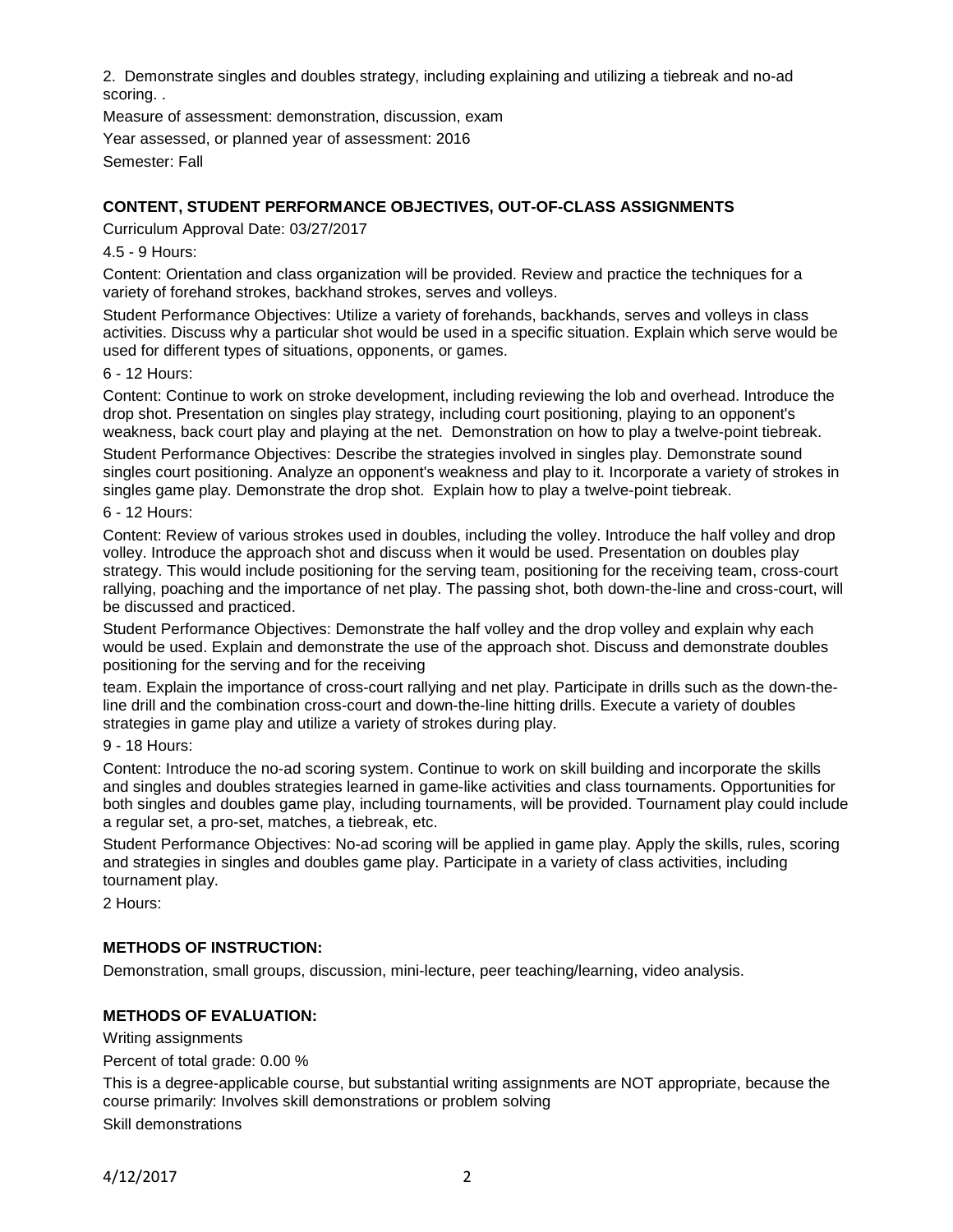Percent of total grade: 40.00 % 40% - 60% Demonstration Objective examinations Percent of total grade: 20.00 % 10% - 30% Multiple choice; True/False; Matching Items; Completion; Other: Short Answer Other methods of evaluation Percent of total grade: 40.00 % 40% - 60% Requires student participation.

#### **OUT OF CLASS ASSIGNMENTS:**

Required Outside Hours: Assignment Description: As this is a lab course no out of class assignments are required.

# **REPRESENTATIVE TEXTBOOKS:**

No textbook required. Handouts will be provided as needed.

## **ARTICULATION and CERTIFICATE INFORMATION**

Associate Degree: GAV E1, effective 201570 CSU GE: CSU E, effective 201570 CSU E1, effective 201370 IGETC: CSU TRANSFER: Transferable CSU, effective 201570 UC TRANSFER: Transferable UC, effective 201570

### **SUPPLEMENTAL DATA:**

Basic Skills: N Classification: Y Noncredit Category: Y Cooperative Education: Program Status: 1 Program Applicable Special Class Status: N CAN: CAN Sequence: CSU Crosswalk Course Department: KIN CSU Crosswalk Course Number: 18C Prior to College Level: Y Non Credit Enhanced Funding: N Funding Agency Code: Y In-Service: N Occupational Course: E Maximum Hours: 1 Minimum Hours: .5 Course Control Number: CCC000534415